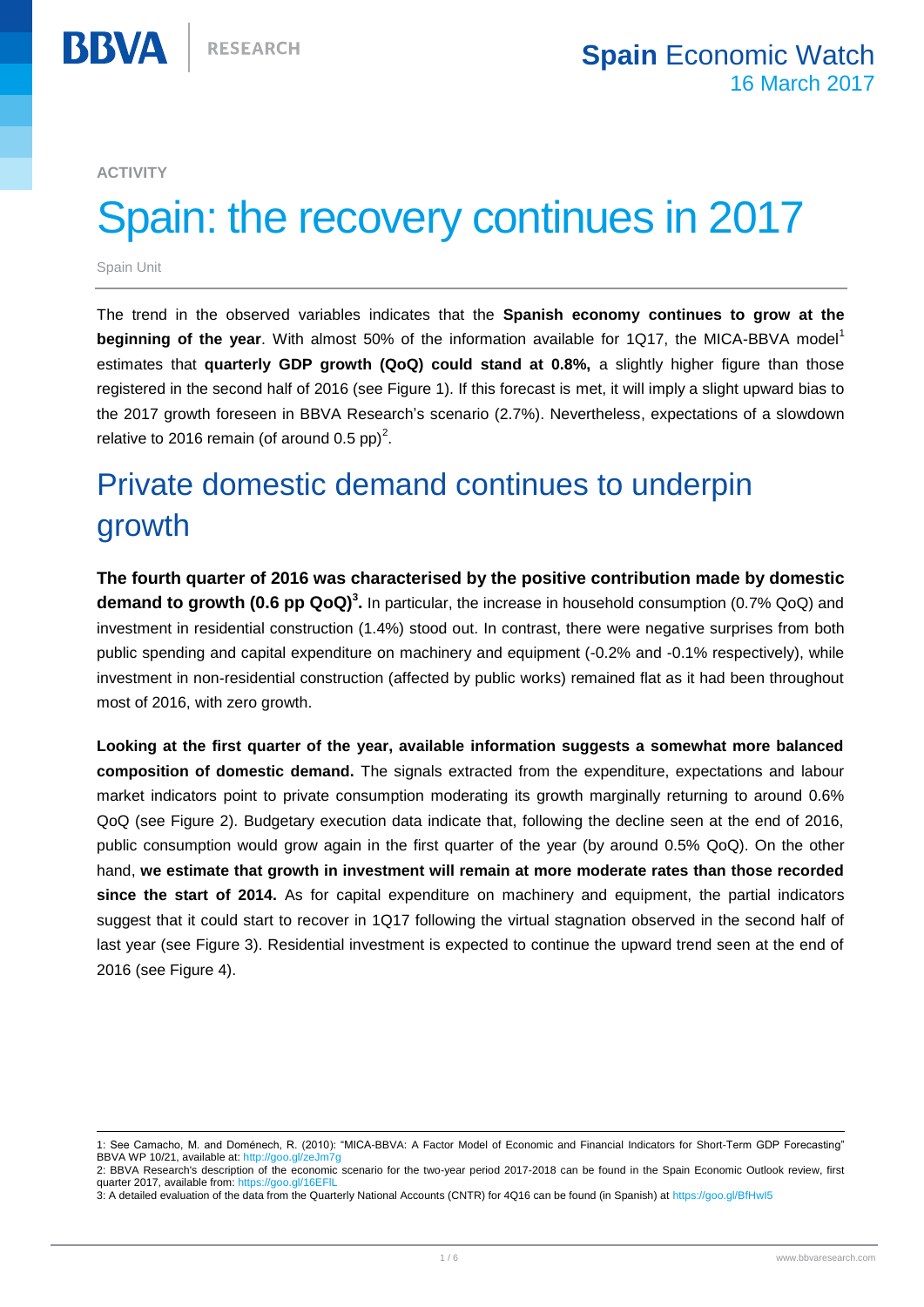**BBVA** 

## Exports will continue to grow in 1Q17

With regard to external demand, **the last quarter of 2016 confirmed the recovery of both outflows and inflows following the temporary decline observed in 3Q16.** On the export side the outstanding features were the good performance of the tourist industry, which registered a QoQ increase of 4.1% and, to a lesser extent, that of other (non-tourist) services, which were up by 2.2% QoQ. Sales of goods abroad also grew, by 1.6% QoQ. Thus **external demand contributed 0.1 pp to the quarter's GDP growth, as the increase in imports (1.8% QoQ) remained below than that of total exports (2.0% QoQ).**

For the first quarter of the year, available indicators suggest that **total exports will continue growing (1.2% QoQ), albeit at a slower pace than that seen at the end of last year (2.0% QoQ).** The moderation in growth will probably be seen in both **exports of goods (0.9% QoQ) and in consumption by non-residents (1.2% QoQ)** (see Figure 5). The latest will be limited by the base effect caused by the unusual growth of 4Q16.

### More affiliates and fewer unemployed in February consolidate the positive trend in the labour market in 1Q17

**Following the uptick in January, the increase in the Social Security affiliation moderated slightly in**  February (to 48,000 persons SWDA, according to BBVA Research estimates). If this trend continues through the current month, the number of affiliations could increase by 0.8% QoQ SWDA in 1Q17, which, in any event, would imply a slight **slowdown in job creation** (1.0% QoQ SWDA in 4Q16). Meanwhile, unemployment continued its downward trend last month (-33,000 people SWDA according to BBVA Research estimates), and if this continues in March, it will lead to a bigger fall in registered unemployment than that observed at the close of 2016 (-2.6% QoQ SWDA as against -2.3% in 4Q16) (see Figure 6).

## Inflation, driven by energy prices, may have peaked in **February**

**Headline inflation stabilised at 3.0% YoY in February**. Behind this result lie the stability of core inflation (around 1.0% YoY) and the cease, at least for now, in the upward pressure on energy prices (see Figure 7). **However, the cumulative rise in inflation conditions the economy's gains in price competitiveness**. The headline inflation differential, which has been unfavourable to Spain since December, stood at 1.0 pp in February (compared with the historical average of +0.8 pp), while the price differential of the core component stood at 0,1pp.

Looking ahead, we estimate that the base effect of energy prices will gradually dissipate from March on, enabling a slowing in headline inflation. **Thus, the year will end with an average headline inflation of around 2.1%, and core inflation will continue its gradual upward trend (1.2% on annual average for 2017).**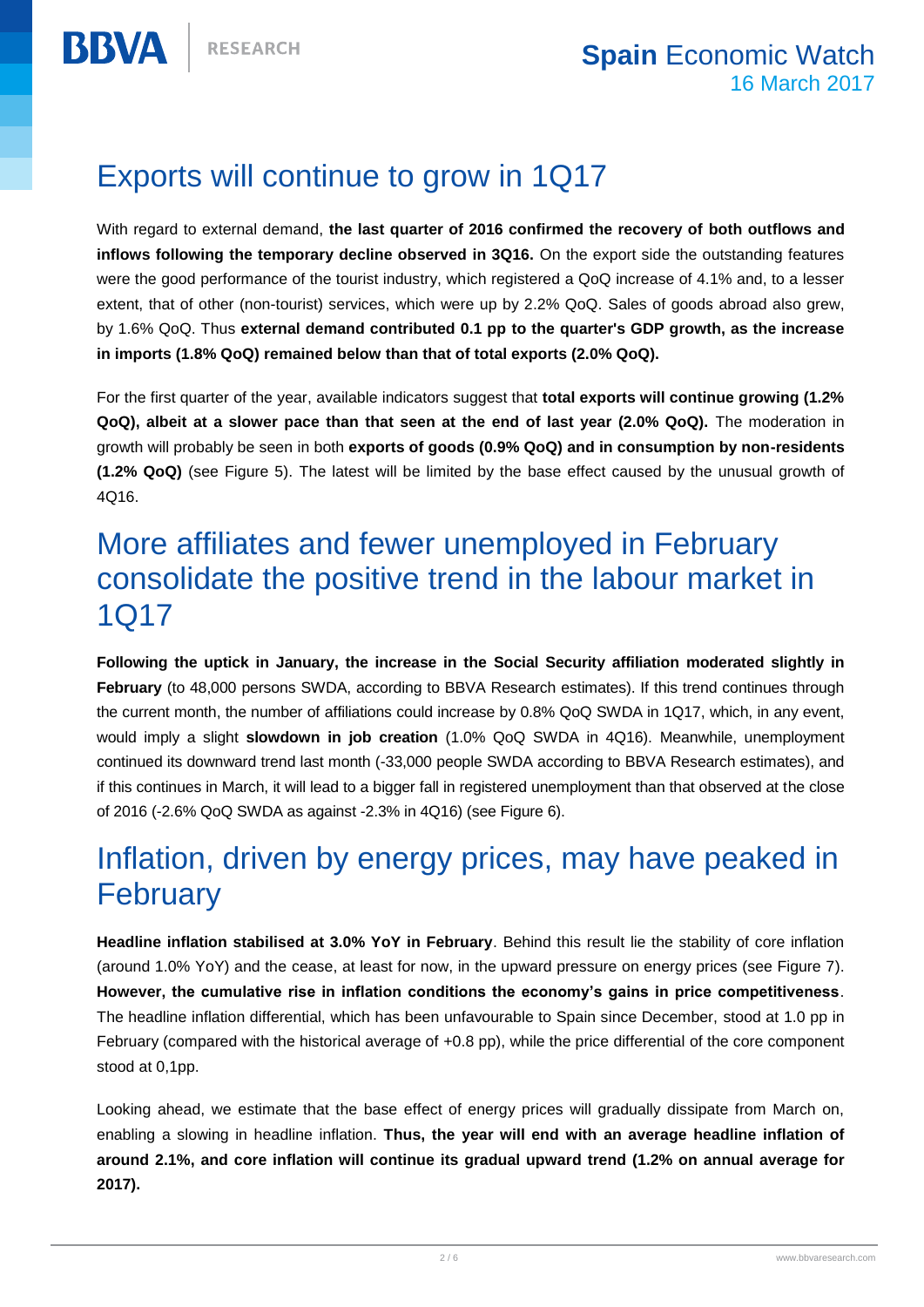

Figure 1

**BBVA** 



(f): forecast.

Source: BBVA Research

**Spain: selection of indicators related to household consumption (% QoQ SWDA, unless otherwise indicated)**



(e): estimated.

Source: BBVA Research based on data from official bodies

Figure 2 Figure 3

**Spain: selection of indicators linked to investment in machinery and equipment (% QoQ)**



(e): estimated.

Source: BBVA Research based on data from official bodies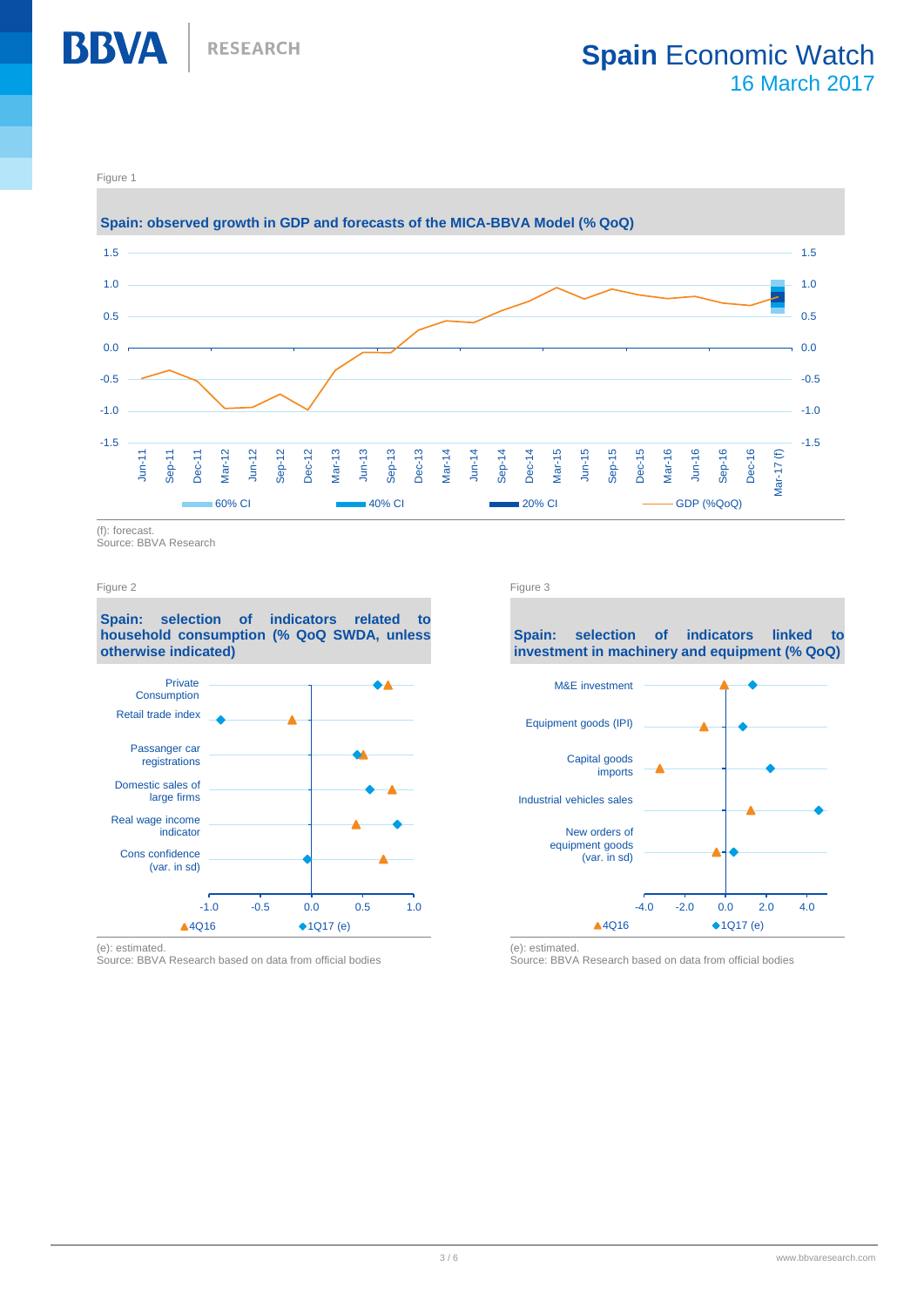

### **Spain** Economic Watch 16 March 2017

#### Figure 4 **Figure 5** Figure 5 **Figure 5** Figure 5 **Figure 5**

**BBVA** 

**Spain: selection of indicators linked to investment in housing construction (% QoQ)**



e): estimated.

Source: BBVA Research based on data from official bodies

#### Figure 6 **Figure 7** Figure 7 **Figure 7** Figure 7 **Figure 7** Figure 7 **Figure 7** Figure 7

#### **Spain: figures from the labour market (quarterly change in thousands of people unless otherwise indicated, SWDA data)**



(e): estimated.

Source: BBVA Research based on data from official bodies

### **Spain: selection of indicators linked to exports (% QoQ, unless otherwise indicated)**



Source: BBVA Research based on data from official bodies

### **Spain: contribution to CPI growth (percentage points YoY)** 4



(e): estimated.

Source: BBVA Research based on INE figures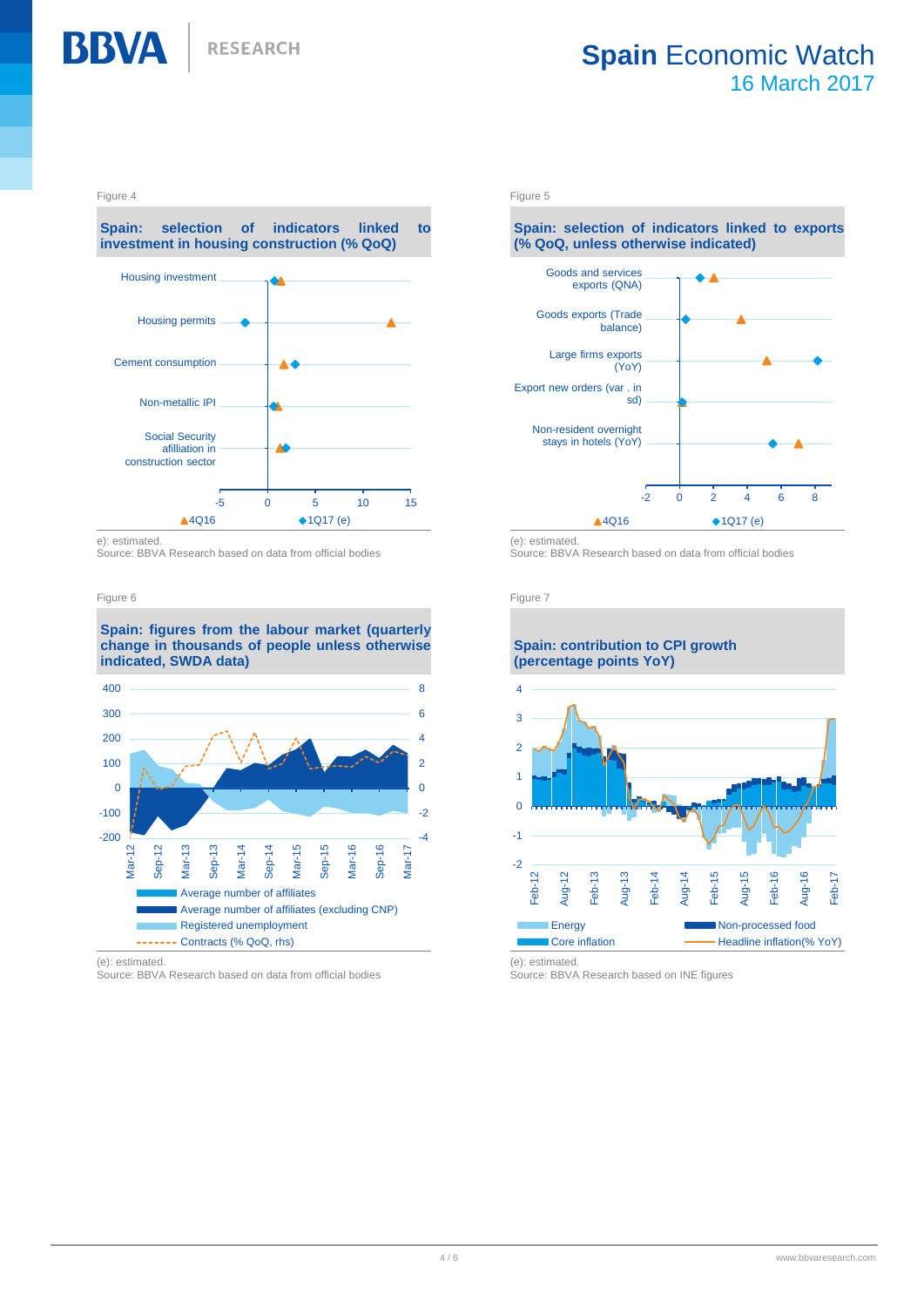Table 1

**Spain: macroeconomic forecasts (Annual rates of change in %, unless otherwise indicated) 2014 2015 2016 2017 (p) 2018 (p) Activity** Real GDP 1.4 3.2 3.2 2.7 2.7 Private consumption 1.6 2.8 3.2 2.5 2.4 Public consumption **Public consumption** -0.3 2.0 0.8 1.8 1.9 Gross Capital Formation 2.8 5.8 6.0 3.1 3.3 4.4 Machinery and Equipment 1.1 **8.3** 8.9 5.0 4.1 4.3 Construction 1.2 4.9 1.9 2.5 4.2 Housing 6.2 3.1 3.7 3.2 5.8 Domestic Demand (contribution to growth) 1.9 3.3 2.8 2.4 2.6 Exports 4.2 4.9 4.4 4.5 5.2 Imports 6.5 5.6 3.3 3.8 5.5 External Demand (contribution to growth)  $-0.5$   $-0.1$  0.4 0.3 0.1 Nominal GDP 1.1 3.7 3.6 4.9 5.2 (Billions of euros) 1,037.0 1,075.6 1,113.9 1,170.1 1,230.8 **Labour market** Employment, EPA (Labour Force Survey)  $1.2$   $3.0$   $2.7$   $2.5$   $2.5$   $2.5$ Unemployment rate (% of labour force) 24.4 22.1 19.6 17.5 15.8 NAT Employment (full-time equivalent) 1.1 3.0 2.9 2.3 2.1 Apparent productivity of labour factor  $0.3$  0.3 0.4 0.5 0.6 0.6 **Prices and costs** CPI (annual average)  $-0.2$   $-0.5$   $-0.2$   $-2.1$   $1.9$ CPI (end of period) **CPI** (end of period) **1.6** 1.4 1.9 GDP deflator  $-0.3$  0.5 0.3 2.1 2.5 Compensation per employee  $0.0$  0.4 0.0 1.0 1.9 Unit labour cost **1.4**  $\frac{1}{2}$  -0.3 0.2  $\frac{1}{2}$  -0.4 0.5 1.4 **External sector** Balance of payments on current account (% of GDP)  $1.1$  1.4 2.0 1.9 1.8 1.8 **Public sector (\*)** Debt (% of GDP) 100.4 99.8 100.5 98.9 96.2 Balance Public Admin. GDP  $-5.9$   $-5.1$   $-4.4$   $-3.1$   $-2.2$ **Households** Nominal disposable income  $0.9$  1.9 2.8 3.6 4.6 Savings rate (% nominal income) 8.1 8.4 8.4 7.5 7.9

Annual change in %, unless indicated expressly

(p): projected.

Forecast closing date: 3 February 2017.

(\*): Excluding aid to Spanish banks

Source: BBVA Research